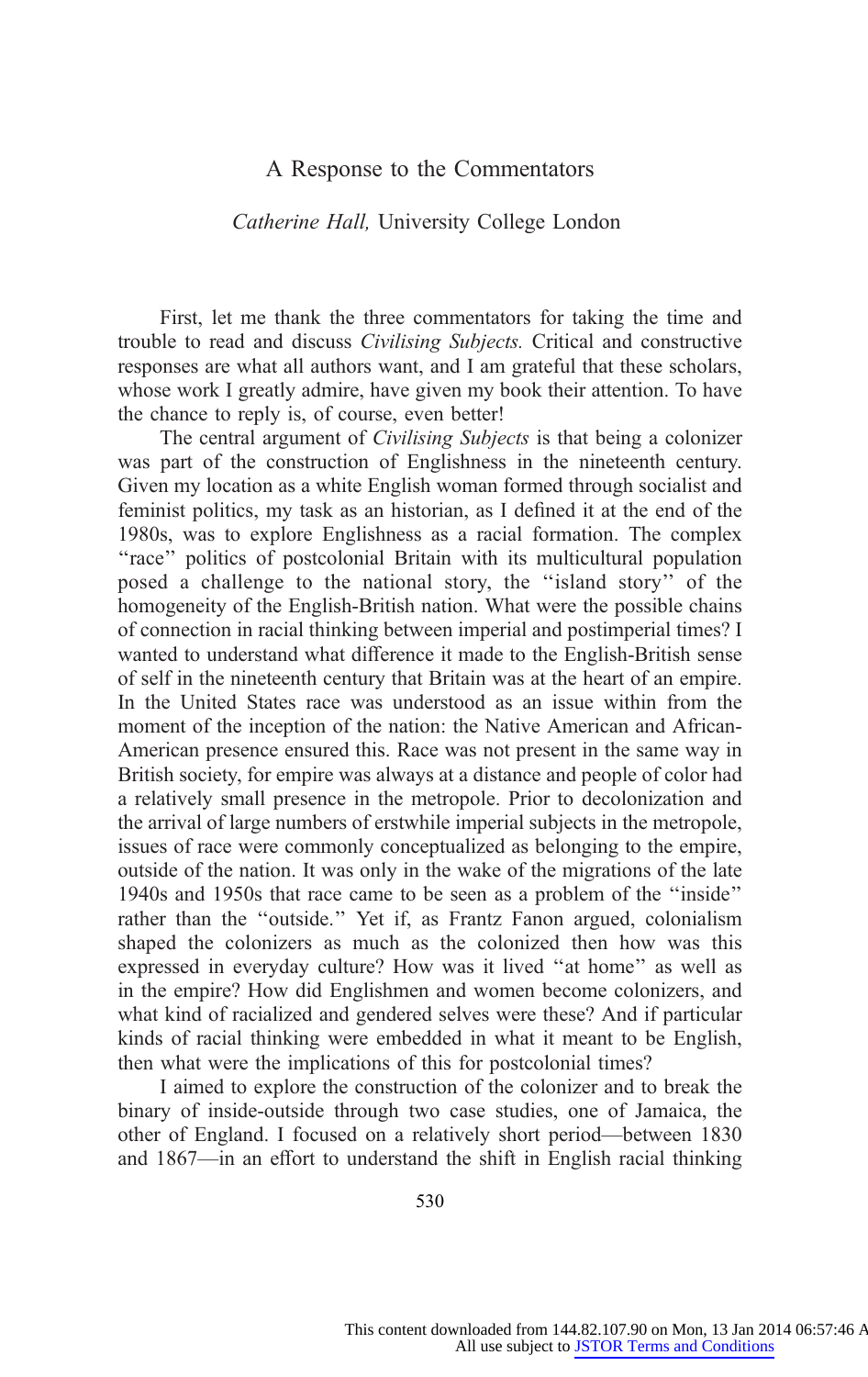that many historians have documented, from the language of abolitionism to a harsher racial rhetoric. I wanted to know not only how colonizers fashioned themselves on particular sites of empire and legitimated their claims to rule over others, but also how this was translated ''at home.'' What did ordinary Englishmen and women, those who never left their native shores, think about empire and its subjects? How did they see those subjects in relation to themselves? Does it make sense to think of them as colonizers even though they were far from the sites of empire? Were questions of race and empire inside the thinking about the nation long before the post–Second World War period? For my first case study, I chose to focus on a group of Baptist missionaries in Jamaica. My choice was determined by a long-term interest in English liberalism and radicalism, particularly its nonconformist variety. Many of the Baptist missionaries became committed to fighting the evils of slavery and claiming economic and political freedoms for black subjects. I wanted to understand their universalism, their belief in the equality of souls, and yet their assumptions as to their own superiority. This was a universalism that I needed to unpick if I was to understand the complexities of English liberal racial thinking and the relation between this and the making of white gendered subjectivities as colonizers. My second case study was the town of Birmingham, particularly its abolitionist and nonconformist public. Here my imperative was to look at an ordinary provincial town, one noted for its liberalism in the period that I consider, and attempt to grasp the ways in which its culture was inflected through empire. How did Birmingham men and women see themselves in relation to subjects of empire? Did they imagine themselves as ''lords of human kind''? In both instances the purpose of the case study was to analyze the construction of the colonizer and the ways in which this fashioning took place across the metropolitan and colonial divide.

When Simon Gikandi asks me, therefore, where are the black subjects whose narratives are essential to the construction of a new colonial history, my reply is that this was not the subject of my book. Of course he is entirely right to argue that ''a history of the wars of representations in Jamaica, as elsewhere in the colonial world, will remain incomplete until we make the accounts of these subjects, the ones confined to the margins of the discourse as it were, constitutive of it.'' The history also remains incomplete if it fails to account for the making of white subjectivities in colony and metropole and the links between these [and modes of gover](http://www.jstor.org/page/info/about/policies/terms.jsp)nance, both at home and ''away.'' My contribution to this process of completion was to analyze the ''racing,'' to use Toni Morrison's term, of white subjects, the ways in which Englishness needs to be understood not only as a formation of class and of gender, but also of race and ethnicity.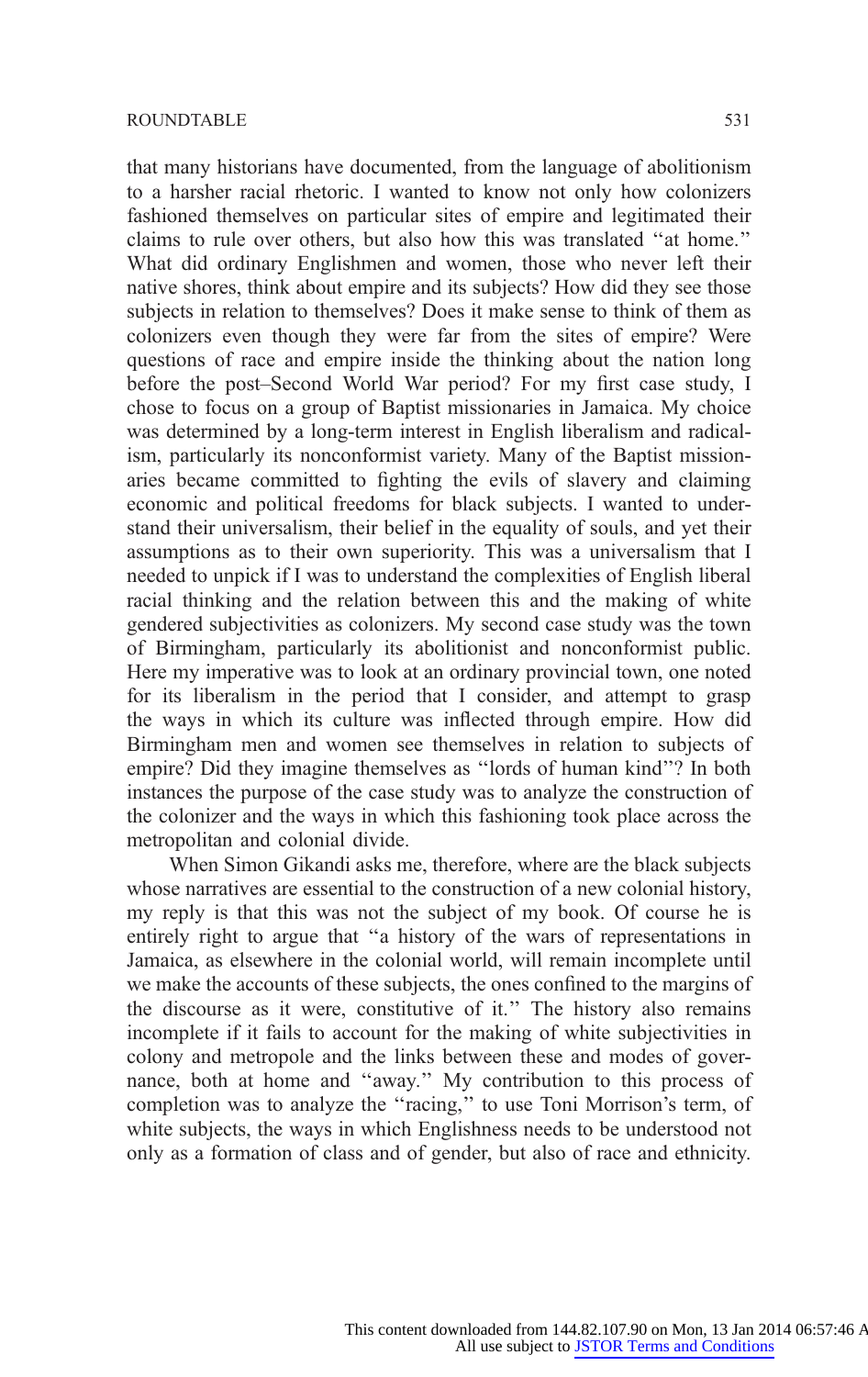My concern with the wars of representation between the plantocracy and the missionaries, the abolitionists and racial scientists, and colonial officials and their critics was to establish the imagined ''African'' as constructed in the minds of Britons both at home and abroad. This was ''a Jamaica of the mind'' as I put it in the title of one of my chapters. But these constructions had profound effects both on the ways in which the colonized were ruled and on the ways in which the United Kingdom imagined itself and was itself governed.

Gikandi is concerned about my emphasis on the place of the discursive in my discussion of anatomies of difference, an odd comment, as he himself notes, from a literary and cultural critic. But he seems to think that these discourses were confined to words not practices, things that were said and not things that were done. Yet colonial discourses shaped policy making and were constitutive of social worlds and lived experience. As has long been recognized, those things that men and women believe to be true are true in their effects. Governor Edward John Eyre, trapped in the specific view of the Afro-Jamaican that he had adopted by 1865, could not but think that a war between the races was the intention of the rebels at Morant Bay. He acted accordingly. But colonial discourse, I argue, has a significance in the politics and practices of the metropole as well as that of the colonies. The ''manly citizen'' who was enfranchised in the Reform Act of 1865 depended for his characteristics on his discursively constructed difference from ''backward others'' who, it was believed, could not represent themselves—whether in the colonies or at home. As John Stuart Mill argued, women and ''less respectable'' sections of the working classes would in time be ready for political representation. Similarly, colonial rule would eventually raise subject peoples to a point where they could enjoy the benefits of citizenship.<sup>1</sup> Till then, they had to stay in what Dipesh Chakrabarty calls, in a felicitous term, the ''waiting room'' of history.<sup>2</sup>

Gauri Viswanathan argues that histories of the colonized may have to be written separately from the history of the colonizers. ''How the native actually responds,'' she suggests, ''is so removed from the colonizer's representational system, his understanding of the meaning of events, that it enters into the realm of another history of which the latter has no

<sup>&</sup>lt;sup>1</sup> See Catherine Hall, Keith McClelland, and Jane Rendall, Defining the Victorian Nation: Class, Race, Gender and the British Reform Act of 1867 (C[ambridge, 2000\), pp. 62–](http://www.jstor.org/page/info/about/policies/terms.jsp) 70. See also Catherine Hall, ''The Rule of Difference: Gender, Class and Empire in the Making of the 1832 Reform Act,'' in Gendered Nations: Nationalism and Gender Order in the Long Nineteenth Century, ed. Ida Blom, Karen Hagemann, and Catherine Hall (Oxford, 2000), pp. 107-36.

<sup>&</sup>lt;sup>2</sup> Dipesh Chakrabarty, Provincializing Europe: Postcolonial Thought and Historical Difference (Princeton, N.J., 2000), p. 9.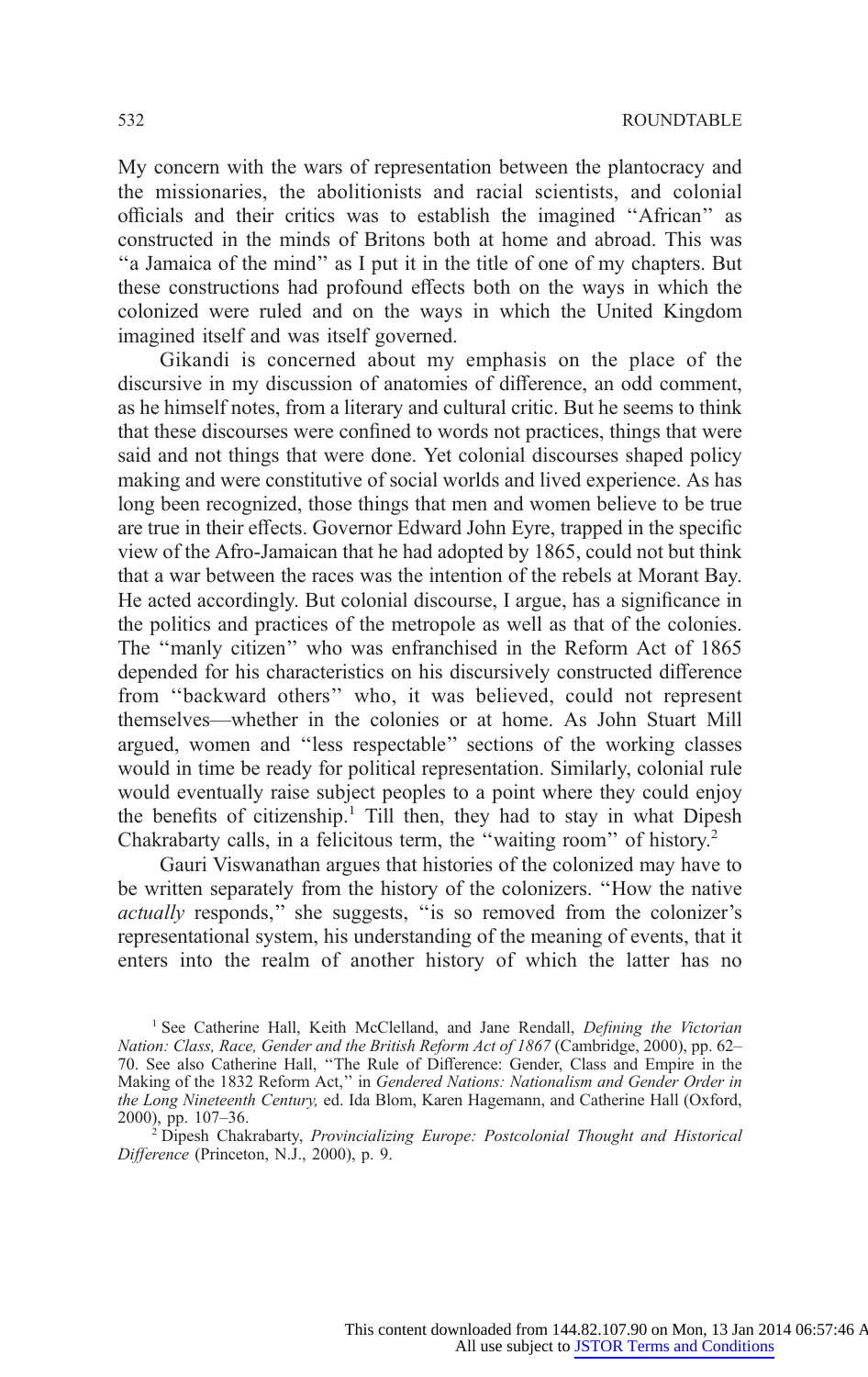comprehension or even awareness. That history can, and perhaps must, be told separately for its immensely rich and complex quality to be fully revealed.''3 To write that history, very different work is required from the research that I did. Fortunately Jean Besson's Martha Brae's Two Histories, the product of a lifetime of anthropological fieldwork, archival research, and oral historical reconstruction, has just been published. It provides a fine counterpoint to Civilising Subjects, for it tells of the emergence of a distinctive creole peasant society on the north coast of Jamaica, the product of the encounter between Africa and Europe.<sup>4</sup> Here are the black subjects, outside of the entrapping framework of colonial discourses, negotiating their uneasy alliances with the Baptist church in their search for land and freedom; establishing new patterns of landholding, especially the institution of "family land," which broke the mould of colonial expectations; and creating syncretic religious forms. Such work forms a vital part of the construction of new colonial histories. But from the position of dominance perhaps a different history is required to that suggested by Viswanathan and represented by Besson; that is, to show that the story of dominance cannot be written as a separate history if the project is to entrap the colonizers in the web of colonial discourses and thus reveal the traces of continued power.

Colonizers were made both in the metropole and on colonial sites. And, as C. L. R. James's The Black Jacobins (1938) taught us, much can be gained through the analysis of metropole and colony in one lens. Yet why, I am asked by Philippa Levine and Thomas Holt, did I decide to split the main narrative of the book between Jamaica, in the first half, and Birmingham in the second? If the point was to insist on an integrated history, on the connections between people, ideas, and practices in these two places, why did I fall into the trap of telling the stories as if they were separate and produce two narratives of the shifts between 1830 and 1867?

This was indeed a difficult decision and one that I imagine will be faced by increasing numbers of historians as efforts are made to unpick the metropolitan-colonial divide and, furthermore, to work on more than one site of empire. Historical geographers may lead the way for us here for, by focusing on questions of space and place, they help us to rethink the differentiated relations of empire.<sup>5</sup> As we all know, one of the hardest

 $3$  Gauri Viswanathan, *Masks of Conquest: Literary Study and British Rule in India* (New York, 1989; London, 1999), p. 12.

<sup>&</sup>lt;sup>4</sup> Jean Besson, *Martha Brae's Two Histories: European [Expansion](http://www.jstor.org/page/info/about/policies/terms.jsp) [and](http://www.jstor.org/page/info/about/policies/terms.jsp) [Caribbean](http://www.jstor.org/page/info/about/policies/terms.jsp) Culture-Building in Jamaica (Chapel Hill, N.C., 2002).* 

See, e.g., Alan Lester, "British Settler Discourse and the Circuits of Empire," History Workshop Journal 54 (Autumn 2002): 25–48. For a helpful discussion of the concept of the web as a way of figuring relations of empire, see Tony Ballantyne, Orientalism and Race: Aryanism in the British Empire (Basingstoke, 2002), esp. pp. 1–17.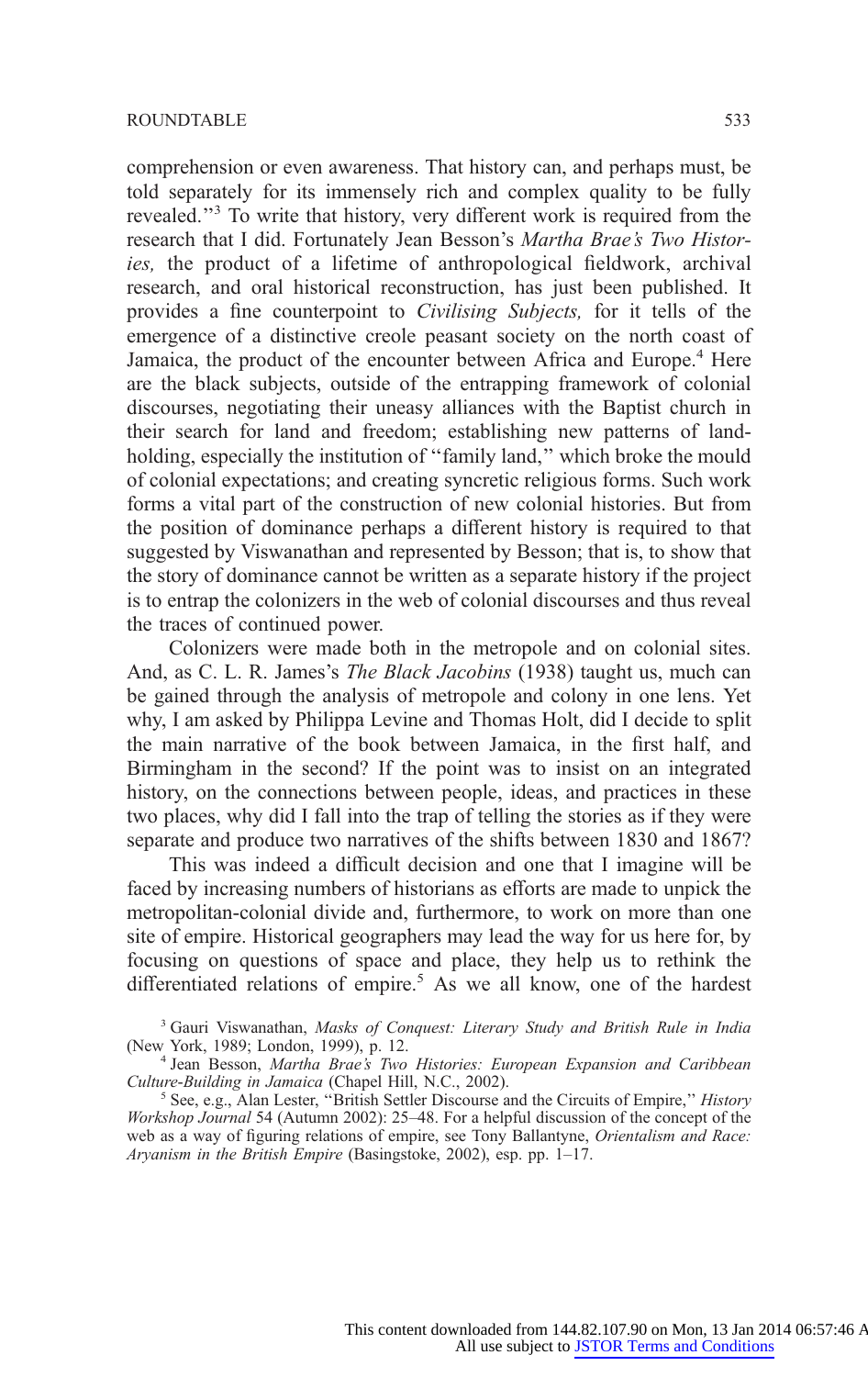things in the world is to narrate the historical material we collect in ways that produce the connections we wish to demonstrate. In my case this was particularly difficult since I aimed to tell a set of stories about a group of men and women in different places and the ways in which their lives connected over thirty plus years. How could I make a narrative that would give proper weight to the detail and specificity of the two locations, in some ways so different, and yet hold on to the connections? How could I evoke the economic, social, and political particularities of both places, the networks and friendship groups that characterized them, and the temporalities specific to them, if I was constantly moving between them?<sup>6</sup>

Perhaps I should have chosen instead to focus on particular moments and debates across the two sites, as Mrinalini Sinha does in Colonial  $Masculinity$ <sup>7</sup> But my story concerned changes in particular individuals across a number of years, so that would have been difficult. Perhaps I should have split the pages, as has occasionally been done, and told the two stories alongside. After much heart searching, however, I made the decision to tell the two stories separately, with all the crisscrossing that inevitably entailed. This resulted in some necessary repetition, and the awkwardness of moving backward in time in the middle of the book: two parallel stories, yet one comes after the other. Perhaps Holt is right when he remarks that this weakens the ending, for there is no single climax.

But crucially, in making this split, I was reasserting the gap between metropole and colony as fundamental to the maintenance of metropolitan power. ''They'' were over there, they were different, and they were backward and incapable of ruling themselves. Metropolitan power, as Partha Chatterjee argues, was structured through ''a rule of colonial difference" and "the preservation of the alienness of the ruling group."<sup>8</sup> This gap was critical to the structuring of difference between the one place and the other-at home and away. Hence the explosion for the British when the empire "came home" in the postwar period and decided to stay. In the nineteenth century the crossing of the gap disrupted expectations as I explore in relation to James Williams, the Jamaican apprentice whose visit to England disturbed his patron, the abolitionist Joseph Sturge, or William Morgan, the Birmingham abolitionist and missionary enthusiast,

<sup>6</sup> It is perhaps worth remarking that Leonore Davidoff and I faced a similar problem when writing *Family Fortunes*, a book that was based on two case studies, one of Birmingham and one of East Anglia. We resolved this by integratin[g our material and telling](http://www.jstor.org/page/info/about/policies/terms.jsp) a national story. But the differences between Birmingham and East Anglia were much

<sup>&</sup>lt;sup>7</sup> Mrinalini Sinha, Colonial Masculinity: The "Manly Englishman" and the "Effeminate Bengali" in the Late Nineteenth Century (Manchester, 1995).

<sup>&</sup>lt;sup>8</sup> Partha Chatterjee, The Nation and Its Fragments: Colonial and Postcolonial Histories (Princeton, N.J., 1993), p. 10.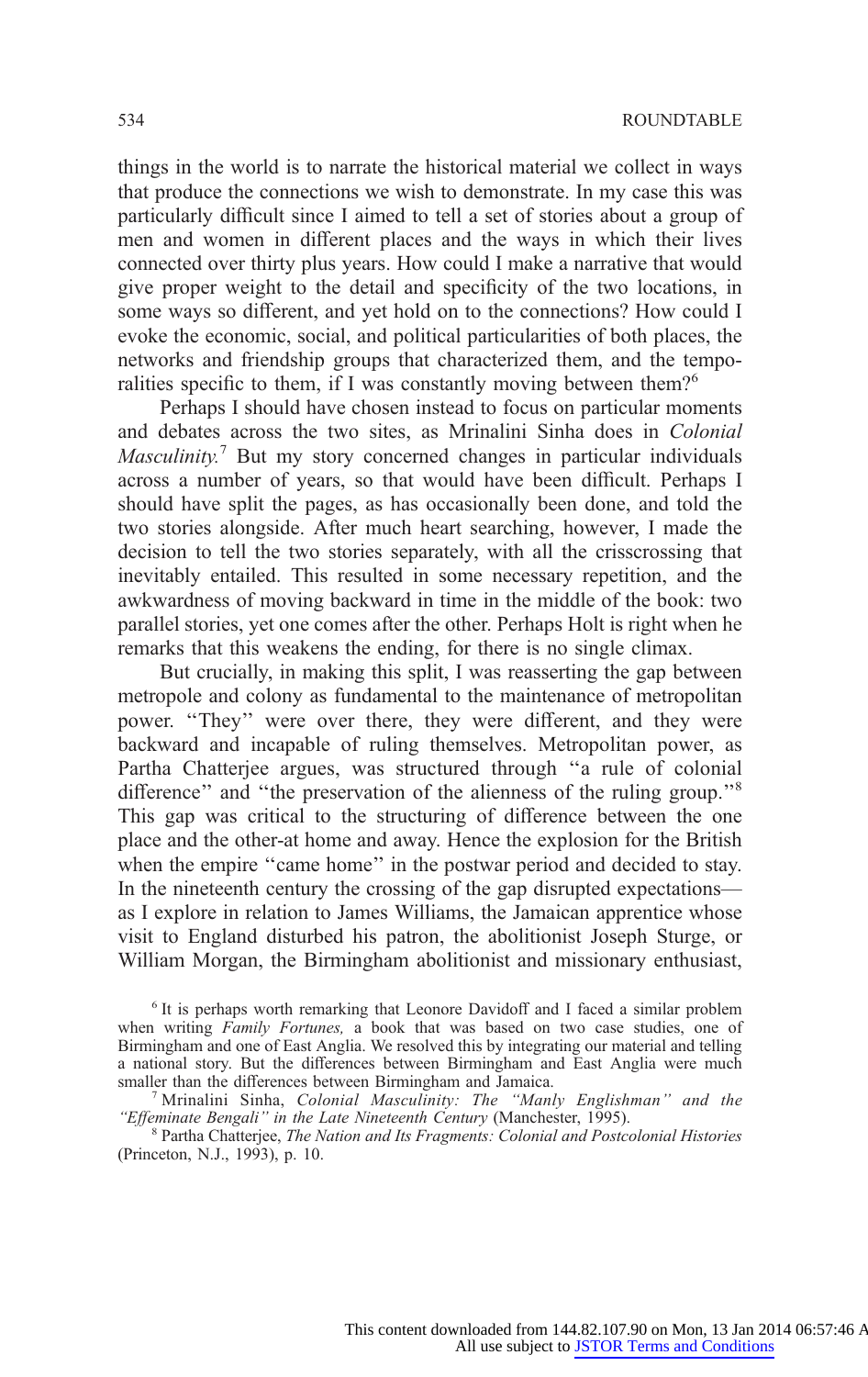whose visit to Jamaica at the end of a lifetime's commitment to being ''a friend of the Negro'' destabilized his assumptions as to Jamaica and its peoples. In both instances, the knowledges created by forms of colonial discourse, sustained at a distance, were challenged by a day-to-day physical proximity.

For all the crisscrossings, however, the gap mattered. It structured difference between white Englishmen and women and white West Indians as well as between white and black. The two places were understood as incommensurable. While parallels might be rhetorically drawn between subject peoples in the empire and the Irish in the Victorian city, or the teeming ''mob'' of late nineteenth-century London, no one, I would argue, really thought they were talking about the same people. Evangelicals believed the souls of ''heathens'' abroad were likely to take more winning than those of backsliders at home, especially if they were entrapped by false gods. Liberals thought that working-class men in Lancashire or the Midlands were likely to prove their worth as citizens long before Indians or Africans. These were the hierarchies and the incommensurabilities of empire, and these were the hierarchies that partially influenced the manner of governance of subjects and institutions ''at home.'' While some colonists dreamed of making ''little Englands'' across the empire, they never could. In Jamaica, the tropical heat, the hurricanes, the mosquitoes, and most of all the black population made it very different from ''home.''

By putting the colonial site first I aimed to upset the usual story, to make the ''waiting room'' the first centerpiece of the action, and to disrupt the expectation as to the flow of power from London to the ''periphery.'' I wanted to draw attention to the ways in which what was happening in Jamaica shaped what happened in the metropole. How the debates over slavery became key to debates over what it meant to be properly English in the early 1830s. Furthermore, I wanted my narrative to end in Britain in 1867. This was the moment when the fruits were reaped of thirty-plus years of debate and contestation over the character of ''the negro.'' Jamaica was declared a crown colony to be ruled from London (which involved the disenfranchisement of both white and black men), and ''respectable'' working-class men in Britain gained the vote.

Holt asks me to clarify what I mean by metropolitan time, colonial time, and familial time. In drawing attention to the incommensurabilities yet the interconnections between Birmingham and Jamaica, I focused on the different temporalities of the two places. In par[t, as he notes, I was](http://www.jstor.org/page/info/about/policies/terms.jsp) pointing to the distinction made between the colonies as backward and the metropole as modern and progressive and, indeed, the metropolitan claim to impose its homogenous time across the empire. Then there is the difference in the pulses, rhythms, and dynamics of everyday life. I wanted,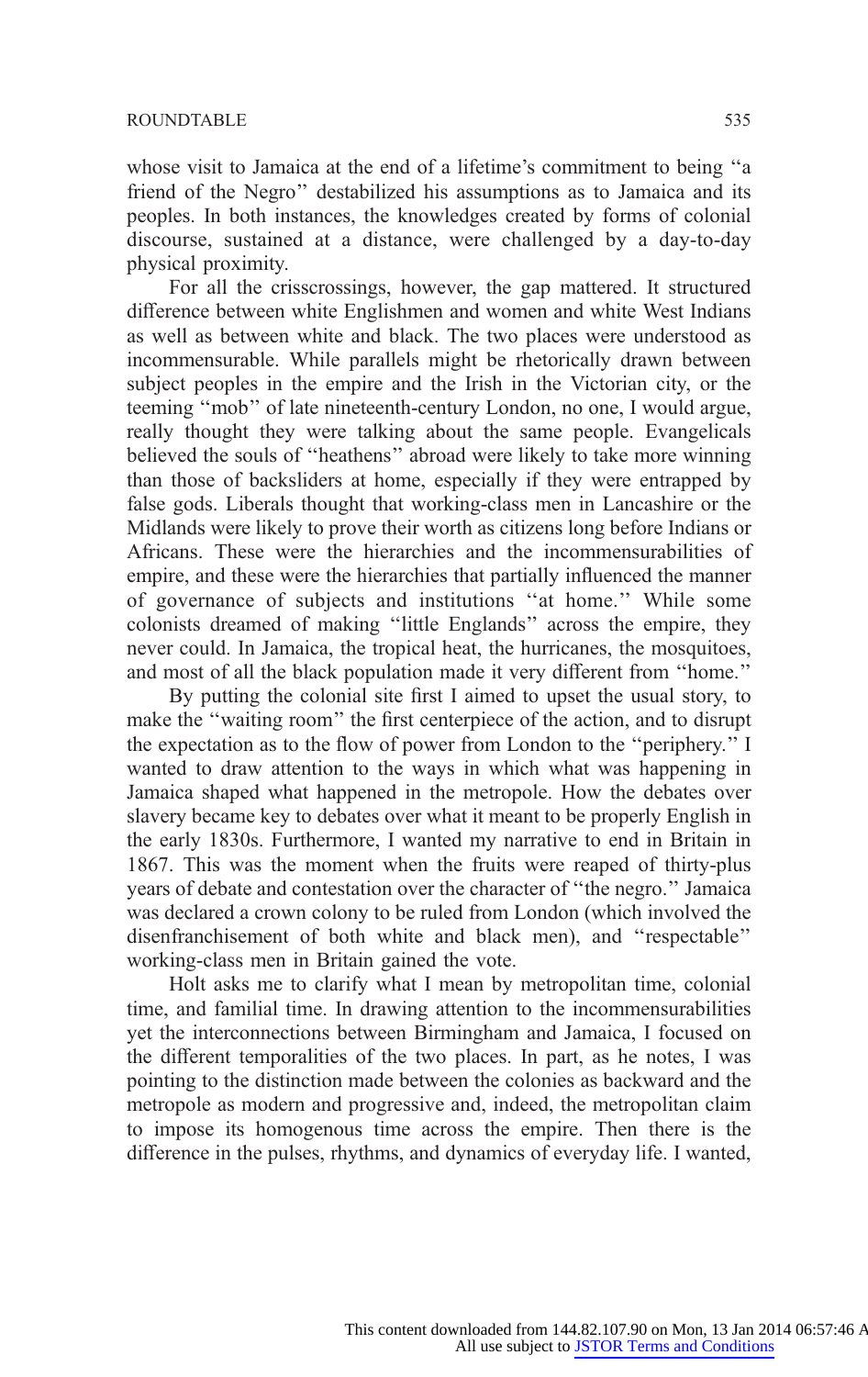furthermore, to emphasize the intersecting registers of temporality—the ways in which the marking of significant events in the register of the domestic, the ties of kinship and of household, crossed other, more public, times. I was also pointing quite simply to the different times at which things happened on the two sites. News took time to get from one place to another, crucially affecting, for example, Eyre's freedom of action in the aftermath of Morant Bay. He had to act without authorization from London. But I was also preoccupied with the ways in which these temporalities and spatialities were woven across individual lives, and I used the prologue, on the imperial career of Eyre, to highlight this.

Eyre's life was shaped by the discontinuities of time and place. His early encounters with the white settler colonies of Australia and New Zealand provided shocking revelations of what he saw as the archaic forms of Australian aboriginal life, the rich possibilities of Maori assimilation, the horrors of a white penal colony, and the brutalities of settlers across the Antipodes. His middle years were spent in the sugar islands of the Caribbean where the claims of white West Indians, the ''coloured'' middle classes, and, above all, freed Africans all seemed illegitimate to a man whose thinking continued to be rooted in English class society. His expectation was that home would always be England, his place of return and belonging. But as migrants find, home does not remain the same. His enforced retirement to the depths of Devon after his suspension by the Colonial Office in 1866 left him an embittered man unable to understand the England that now (mis)judged him. And of course he too changed, affected by his experiences across the empire. His life cycle was critical to his experiences—his early departure from the familial home, a Yorkshire rectory; his years as a bachelor, travelling and exploring; the deaths of his parents and other close family members; and his difficult marriage. It was all of this that made him the man he was. While the intersections of metropolitan time, colonial time, and familial time can be drawn out relatively easily in the narrative of an individual life, I hoped to maintain these issues and tensions across the book drawing attention whenever possible to juxtapositions in personal and public lives, being attentive to the particular timing of missionary returns to the metropole, for example, and to what a reencounter with England at a particular time might mean, or reflecting on how colonial encounters could alter metropolitan thinking.

Both Holt and Levine wonder, given the insisten[ce on the gendering](http://www.jstor.org/page/info/about/policies/terms.jsp) of my narratives, why men are so much more present than women? It is true that my primary focus is not on the relational formation of masculinities and femininities, but it is about men, masculinities, and the making of "raced" subjects. There is undoubtedly more that I could have done with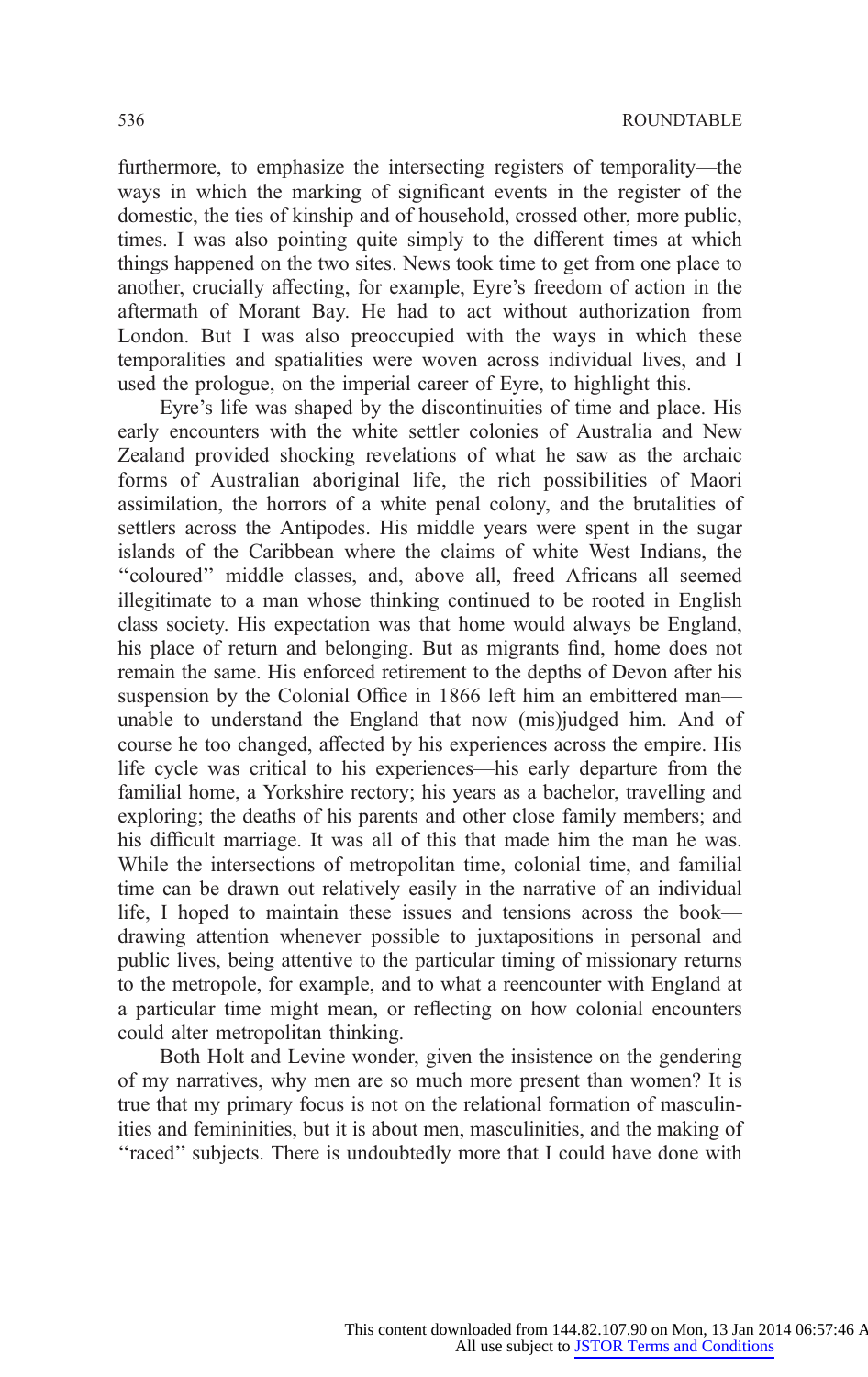the women—both in Jamaica and Birmingham. Of course the sources are much more fragmentary; there are none of the autobiographies and biographies, just the occasional memoir written perhaps by loving family members for private publication. The growing literature on missionary women across the empire demonstrates, however, what can be done, though the task is undoubtedly easier for the later nineteenth century when single women became such a major component of the missionary task force. Similarly in Birmingham—there is much more to be said about the links between women's philanthropic activities and the development of a feminist politics—a politics that was emerging explicitly in the late 1860s in the context of the debates over female suffrage and would have complemented the material on ''manly citizenship.''

I chose not to do this work, however, because my emphasis lay elsewhere. I focused on ''imperial men'' in their many varieties—from colonial officials and missionaries in Jamaica to abolitionists, nonconformist ministers, and the ''public men'' of Birmingham, the ''fit and proper persons'' who carried authority in the town. One of my self-appointed tasks was to demonstrate the ways in which the well-established narrative of British history, the national history, the one taught in schools and universities, needed to be rethought through the frame of empire. Civilising Subjects is not only cultural and social history, it is also political history. It argues that a small group of Baptist missionaries, precariously located in class terms in their own society, constituted new authority and new forms of masculinity for themselves in a colonial context, forms that in turn effected the metropole. Their visions of ''the African'' were central to the ways in which huge numbers of people were mobilized in support of emancipation. William Knibb, the representative of the Baptist missionaries in Jamaica, returned to Britain in the wake of the rebellion of the enslaved in 1831 to plead for abolition. On his tour of the major British towns and cities, speaking to packed audiences, he represented others. ''There is nothing more delightful and interesting,'' he argued, ''than to plead the cause of the injured, the degraded and the oppressed.''9 To be ''a friend of the Negro'' mobilized both English men and women to seek political change: in pleading for oppressed others, they empowered themselves. This is a story that cannot be told outside of gender, for abolitionists had elaborated ideas about the place of the family in a good life and about the proper realms of men and women, ideas that were challenged by female activists. But it is a story in [which the main public](http://www.jstor.org/page/info/about/policies/terms.jsp) actors were men, practicing gender as much as race. By 1865, I suggest,

<sup>9</sup> William Knibb, Speech on the Immediate Abolition of British Colonial Slavery (Newcastle, 1833), p. 13.